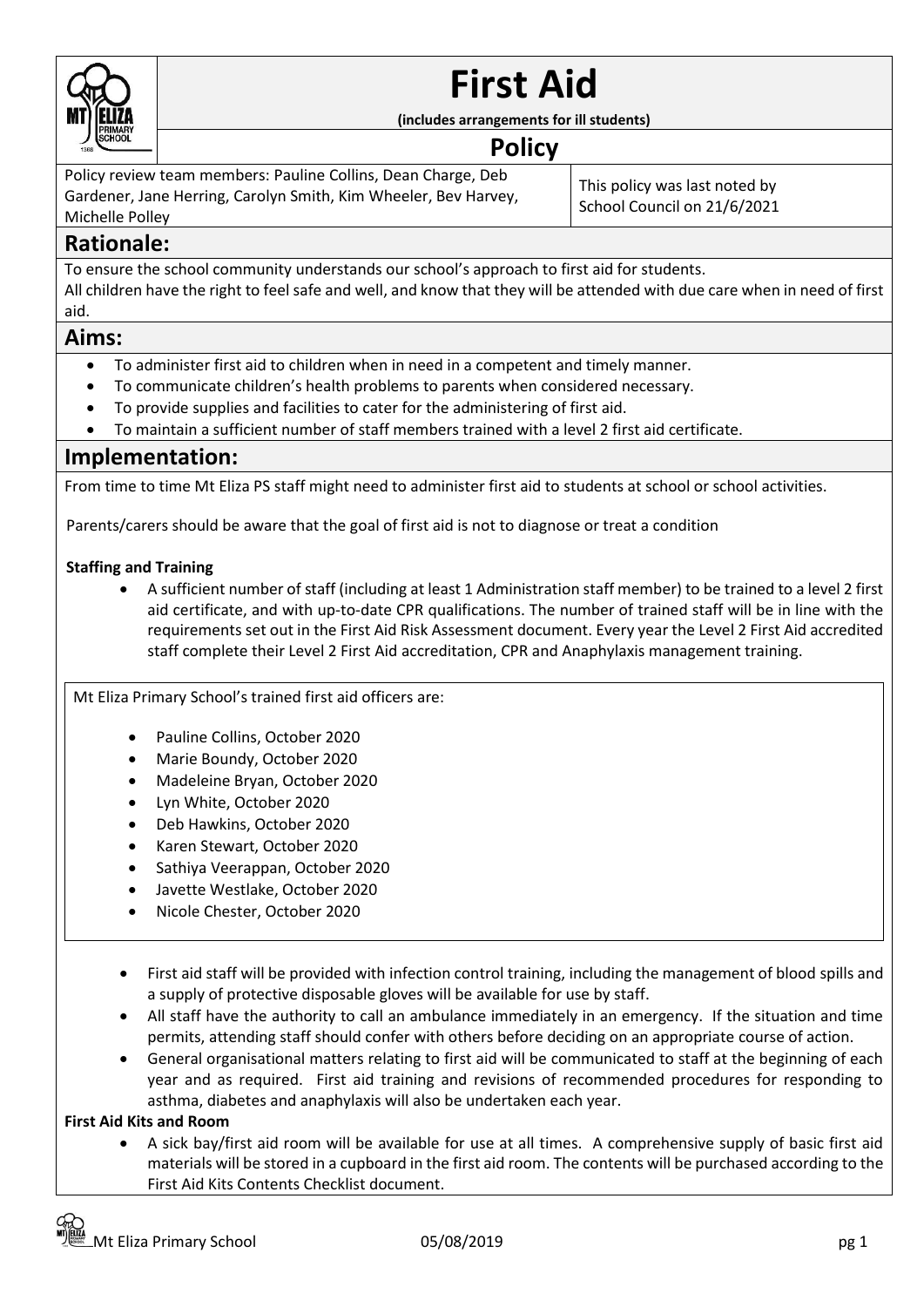- The First Aid Officer is to be responsible for the purchase and maintenance of first aid supplies, first aid kits, ice packs and the general upkeep of the first aid room.
- First aid kits will be maintained by the school First Aid Officer.
- A confidential up-to-date register located in the first aid room will be kept of all injuries or illnesses experienced by children that require first aid.
- Eight portable first aid kits which may be used for excursions, camps or yard duty. The portable first aid kids will be stored in the First Aid room.

#### **Care Of Ill Students**

Students who are unwell should not attend school.

- Any children in the sick bay/first aid room will be supervised by a staff member.
- Injuries or illnesses that occur during class time can be referred to the level 2 first aid trained staff who will manage the incident.
- Injuries or illnesses occurring during recess or lunch breaks, that require first aid, will be referred to the first aid room.
- Any children with injuries involving *blood* or broken skin must have the wound covered.
- *Minor injuries* only (such as scratches) will be treated by staff members on duty.
- For *serious injuries/illnesses*, the parent/guardian will be contacted by the First Aid staff so that professional treatment may be organised.
- Injuries sustained to a child's *head, face, neck or back* will be reported to parent/guardian by phone.

#### **First Aid Management**

If there is a situation or incident which occurs at school or a school activity which requires first aid to be administered to a student:

- Staff who have been trained in first aid will administer first aid in accordance with their training. In an emergency situation, other staff may assist in the administration of first aid within their level of competence.
- In a medical emergency, staff may take emergency action and do not need to obtain parent/carer consent to do so. Staff may contact Triple Zero "000" for emergency medical services at any time.
- Staff may also contact NURSE-ON-CALL (on 1300 60 60 24) in an emergency. NURSE-ON-CALL provides immediate, expert health advice from a registered nurse and is available 24 hours a day, 7 days a week.
- If first aid is administered for a minor injury or condition, Mt Eliza Primary School will attempt to notify parents/carers or emergency contacts by phone as soon as reasonably practical.
- If staff providing first aid determine that an emergency response is not required but that medical advice is needed, school staff will ask parents/carers, or an emergency contact person, to collect the student and recommend that advice is sought from a medical practitioner.
- Parents who collect children from First Aid will sign the child out of the school in the Sentral Kiosk maintained in the school office.
- Medication will be administered to children only with the express written permission of parents or guardians using the appropriate Medication Authority form as per the Medication policy.
- Serious injuries, fatalities, or any incident that exposed a person to immediate risk to their health or safety must be reported to the Department of Education Emergency and Security Management Branch immediately on (03) 9589 6266 and WorkSafe on (13 23 60) and online and CASES21. Reference should be made by staff to the school's Critical Incident Plan.
- All children with asthma, diabetes or anaphylaxis, are required to present the school with a management plan prepared by their treating practitioner, and to provide the school with the asthma medications, hypokits or epipens, etc needed to implement their plan at school.
- Each year requests for updated first aid information will be sent home to parents of children with asthma, diabetes, high priority medical needs and anaphylaxis management plans.
- It is recommended that all students have personal accident insurance and ambulance cover.